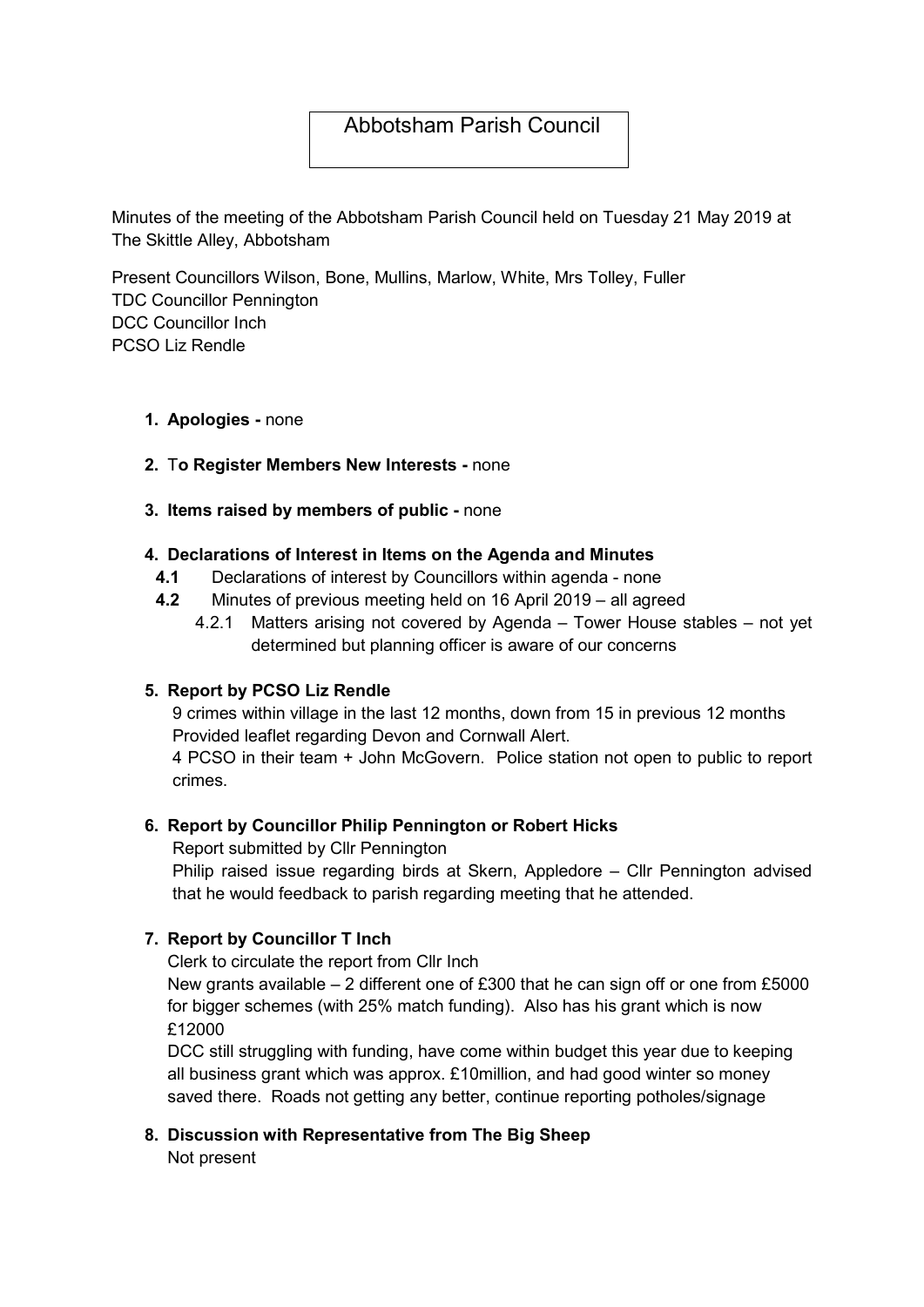## 9. Planning

9.1 1/0329/2019 - Retrospective application for retention of temporary supervisory dwelling for rural business worker, The Big Sheep, Abbotsham – Philip – report implies it needs to be a permanent dwelling – someone needed on site 24 hours a day to care for sheep/lambs. The applicant has sold off 5 dwellings in the village and only has only 1 dwelling left in the village and so needs new supervisory dwelling. Report refers to access through the existing staff entrance to Big Sheep when it is on the opposite side of the road. Why didn't they determine that they needed a dwelling and come to parish rather than just siting it there. Why wasn't the caravan put on the site where the animals are rather than an undeveloped area. We would suggest if there is a need for a dwelling that it is located on the Big Sheep main site.

## 10. Clerks Report

10.1 Visit by Julian Roskilly – Very productive meeting and covered everything that need to be covered. Speed signs – check if his document includes reference to battery operated being able to be kept in parish.

Meeting covered Speed signs – Julian does not think battery speed signs are subject to being taken over by DCC. Recommend using intermittently and set just above threshold.

Blocked drains on Greencliff Road – put on reporting system – maybe quicker than a full drainage scheme

Condition of road outside Coronation Road – DCC will take core samples first to show structure, scheme to deal with may take  $1 - 2$  years

Missing sign near St Helen's entrance – DCC will deal with this (photographs taken)

Zig-Zag sign line repainting outside school – put on reporting list

Abbotsham Road by Big Sheep – DCC will plough out later in the year

Drains and gulleys at junction – Dcc will rod and flush out first. Julian to obtain south west water plans from. Agrees that changing direction to run down bypass road would be best but at a high cost.

Road verge by Abbotsham Court – widen the road to provide a further 3 or 4 parking spaces, fill in drop on far side.

Verge on south side of Abbotsham Road – Could our contractor cut it, budget money may be available to help.

Flooding near Kenwith Court – Hugh talked to Julian about this. Julian agreed that something needs to be done.

10.2 Co-opt for 1 vacancy – notice on website and notice board – contact Martin

## 9.0 Chairs Report

9.1 VIPS/maintenance in the Village – all verges now been cut

9.2 Monitoring development activities in the parish - none